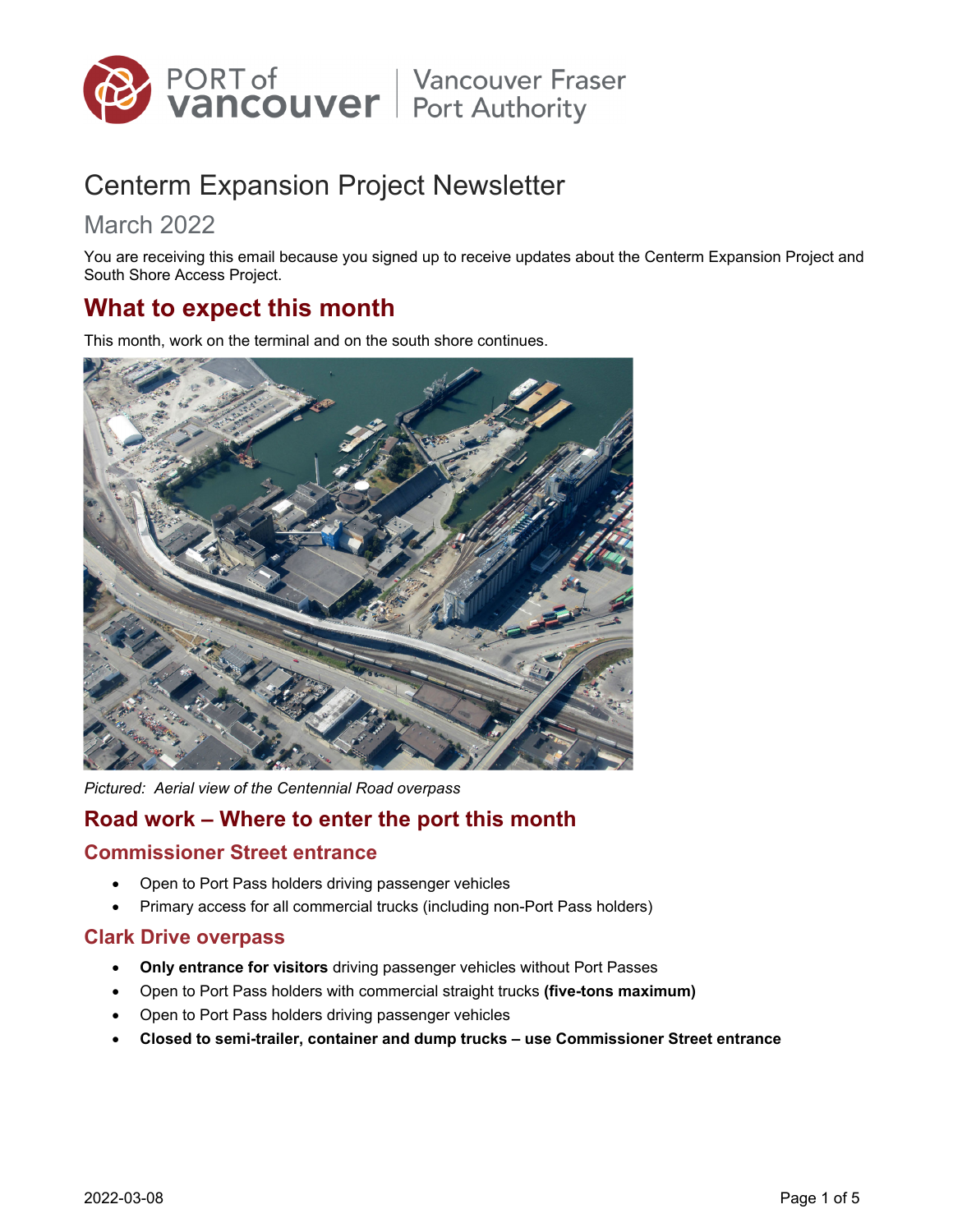#### **Heatley Avenue overpass – Permanently closed to vehicle traffic and will permanently close to pedestrians and cyclists on March 25**

#### **To enter the port**:

- Heatley Avenue overpass is only accessible to pedestrians and cyclists with a valid Port Pass (entering and exiting port lands) until it permanently closes on **March 25, 2022**
- Signage will be installed to inform pedestrians and cyclists of the new route. Access will be available via the Clark Drive overpass.

#### **To exit the port**:

- All vehicle traffic west of Rogers Street port authority maintenance, CXP, DP World including container, commercial, semi-trailer and dump trucks **must use the new Centennial Road overpass**
- All vehicle traffic east of Rogers Street Rogers Sugar/Lantic, Alliance Grain Terminal (AGT) and Vanterm – including container, commercial, semi-trailer and dump trucks **must use the Low Road, south lane underneath the new Centennial Road overpass** exiting at either Clark Drive or Commissioner Street

#### **Centennial Road overpass**

- Port road users can expect intermittent staged alternating lane closures during working hours on the overpass
- The overpass will remain open during construction to allow access to Centerm Terminal
- Signage and flaggers are in place to minimize delays and direct traffic, and pedestrians will continue to have access

#### **Download the PortVan eHub app**

Download the PortVan eHub app to keep up to date on port roadway detours and road closures.

### **Project progress update**

#### **South Shore Access Project update**

Construction on Waterfront Road is progressing well as new BC Hydro utility poles and TELUS connections have recently been installed. Additional utilities work, such as rail signalization, street lighting, electrical and communication connections is ongoing between Rogers Street and Stewart Street.

#### **On-the-terminal work - Eastern expansion area update**

Work on the eastern end of the terminal is progressing well. Reconfiguration of the area is still underway. Construction of the new truck gates was completed last month, and they will be in limited use in March 2022. DP World is putting the finishing touches on the interior space of the container operations facility, and their team anticipates moving into the new building in a few weeks.

### **CBC interview on Centerm**

In early February, Anita Bathe from the CBC interviewed Gilles Assier, port authority project director of the Centerm Expansion Project and the South Shore Access Project and Joel Werner, director of engineering and projects at DP World. The interview focused on how the port authority's two projects are helping address supply chain challenges by increasing efficiency and improving flow of truck traffic at the Port of Vancouver. It also highlighted the importance of the equipment at the terminal, as well as the complexities and challenges related to the project.

The CBC crew had the opportunity to go on a site tour to see the new Centennial Road overpass, the truck gates, and the terminal upgrades.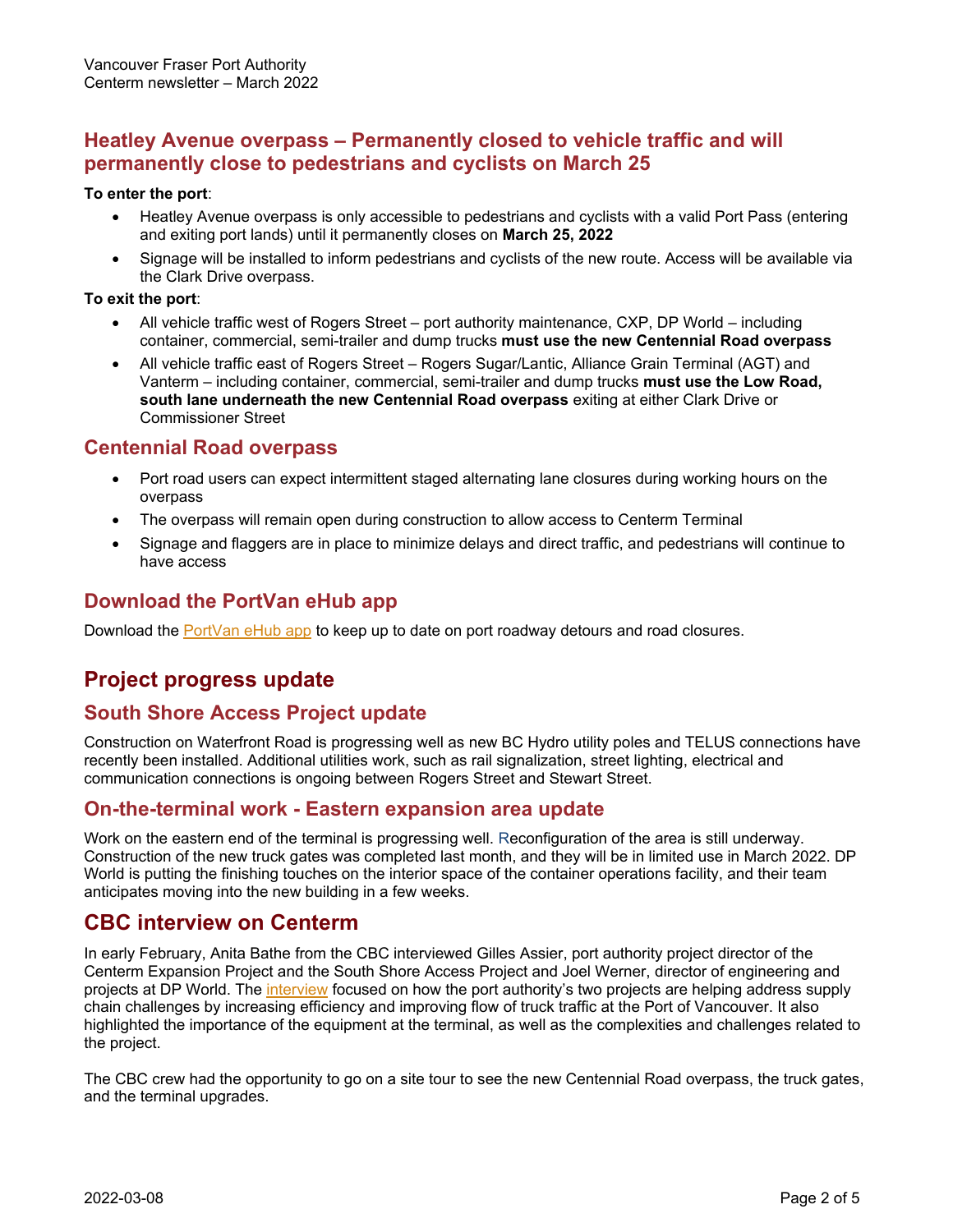

### **Reminder to share your feedback on the Heatley Avenue overpass demolition**

At the end of March, we expect to resume the demolition of the Heatley Avenue overpass. Between **February 14 and March 14, 2022**, we are holding a public comment period and invite the public to provide feedback on the extended work hours request associated with the demolition of the Heatley Avenue overpass. We have also developed a short survey to understand how the public wants to be kept informed of the demolition dates and associated activities. We invite you to complete this survey by **March 14, 2022**.

A notification letter was distributed to residences and businesses near the Heatley Avenue overpass in mid-February and outlines information about the extended work hours request submitted to project and environmental review (PER) required in order to accommodate CN and CP's train operations. The letter also outlines proposed demolition activities and associated mitigation measures.

The demolition of the Heatley Avenue overpass is required in order to realign the rail access to the Centerm Terminal by CP and CN. The new truck gates are also located in the area at the foot of the overpass, and the removal of the overpass will also make way for the extension of Waterfront Road to Centennial Road.

We greatly appreciate your patience and understanding as we complete this important project activity as safely and efficiently as possible. This demolition of the Heatley Avenue overpass is the last piece of significant work as we near project completion.

### **Enhancing your port vocabulary**

Have you ever wondered how the size of shipping containers is measured?

Since 1956, the international shipping industry has used "TEU" (twenty-foot equivalent unit) as the standard size of a shipping container. Container dimensions are measured by 20-foot and 40-foot containers.

By using TEUs as a way to measure a shipping container dimensions, we can be assured that these standardsized metal boxes can easily be moved between different modes of transportation, such as ships, trains and trucks. This unit of measurement for the most popular types of shipping containers is also used to measure vessel size and capacity and calculate port activity.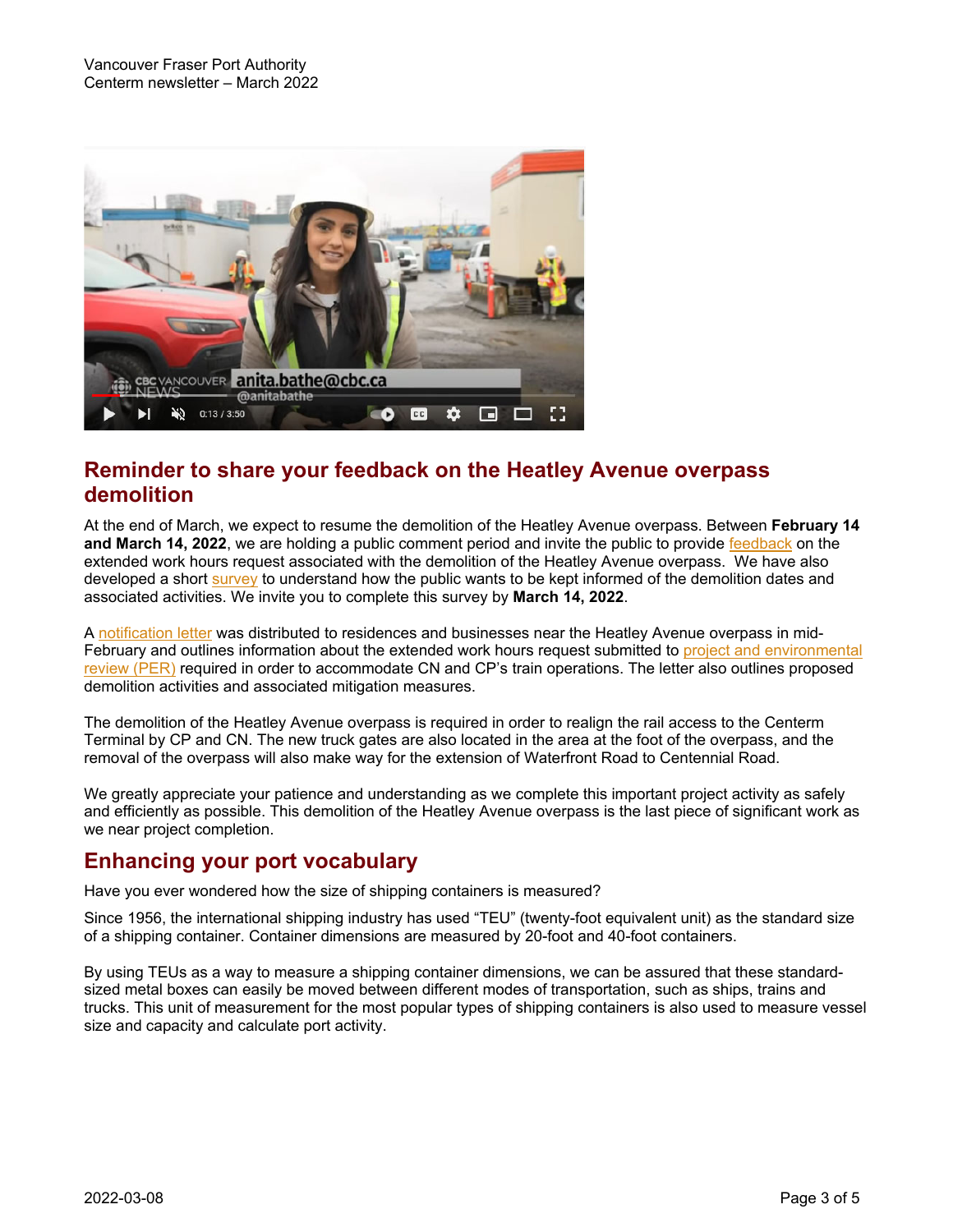Vancouver Fraser Port Authority Centerm newsletter – March 2022



*Pictured: Shipping containers at Centerm* 

## **Photo gallery**



*Pictured: The container operations facility is almost ready for occupancy* 



*Pictured: View of container towers in the North Yard on terminal.* 

## **About the projects**

The port authority is building the Centerm Expansion Project and South Shore Access Project to help meet anticipated near-term demand for containers shipped through the Port of Vancouver. The projects include a new overpass for Centennial Road, making Waterfront Road a continuous road along the south shore of the harbour, and a reconfiguration and expansion of the Centerm terminal.

CXP is completing the construction work on these projects.